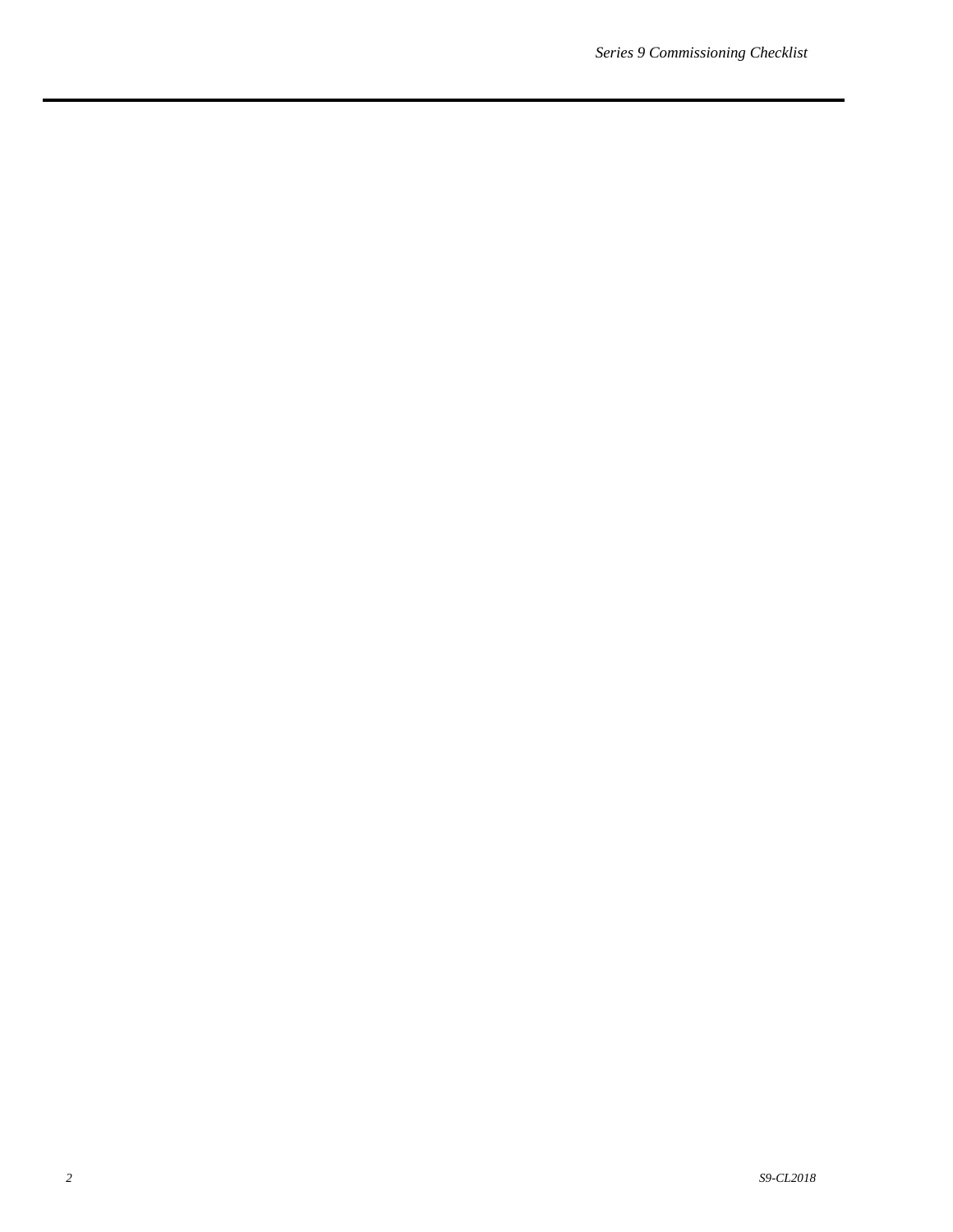# *Commissioning*



### **WARNING!**

**Do not run this equipment for longer than 6 hours, or use this equipment for regular operation, in the absence of a heat load for which the system is designed. Failure to comply with these instructions, or failure to follow the steps in this manual will void the manufacturer's warranty and may damage the equipment, or result in a reduced operating life of some components, leading to early equipment failure.** 



**Before switching on the unit, the following checklist should be completed by ClimateWorx authorized personnel only. Failure to do so may damage the unit and void warranty.** 

| Model no. | <u> 1989 - Jan Stein Stein Stein Stein Stein Stein Stein Stein Stein Stein Stein Stein Stein Stein Stein Stein S</u> | Serial no. | $\begin{tabular}{c} \bf - := & \end{tabular}$                                                                                                                                                                                                                                                                                                                                                                                                                                                   |
|-----------|----------------------------------------------------------------------------------------------------------------------|------------|-------------------------------------------------------------------------------------------------------------------------------------------------------------------------------------------------------------------------------------------------------------------------------------------------------------------------------------------------------------------------------------------------------------------------------------------------------------------------------------------------|
| Client    |                                                                                                                      |            |                                                                                                                                                                                                                                                                                                                                                                                                                                                                                                 |
| Location  |                                                                                                                      | Unit no.   | $\begin{tabular}{l} \multicolumn{2}{c} {\textbf{1}} & \multicolumn{2}{c} {\textbf{2}} & \multicolumn{2}{c} {\textbf{3}} \\ \multicolumn{2}{c} {\textbf{4}} & \multicolumn{2}{c} {\textbf{5}} & \multicolumn{2}{c} {\textbf{6}} \\ \multicolumn{2}{c} {\textbf{5}} & \multicolumn{2}{c} {\textbf{6}} & \multicolumn{2}{c} {\textbf{6}} \\ \multicolumn{2}{c} {\textbf{6}} & \multicolumn{2}{c} {\textbf{6}} & \multicolumn{2}{c} {\textbf{6}} \\ \multicolumn{2}{c} {\textbf{7}} & \multicolumn$ |
| Tested by | Associated the contract of the contract of                                                                           | Date       | <u> 2008 - Jan Barbarat, manala</u>                                                                                                                                                                                                                                                                                                                                                                                                                                                             |

#### *General*



Switch off main power isolator and all branch circuit breakers/fuses.

- Remove all transit bolts and fixtures.
- $\Box$  Check pulleys and belts alignment.
- $\Box$  Check proper belt tension.
- $\Box$  Check smooth rotation of blower wheels & bearings.
- Check drain pipe connected and fitted with 100mm minimum air trap.
- **Verify water flows away freely from drain pipe.**
- Check air filter fitted and direction of airflow pointing into the unit.
- Check all electrical connections are tight.
- $\Box$  Check main power and interconnecting control wires installed are suitably sized to cope with the imposed load marked on the unit serial plate.
- Check thermal overload relays are set to motor serial plate current.
- Verify any short circuit in power branch circuits and control transformer circuits.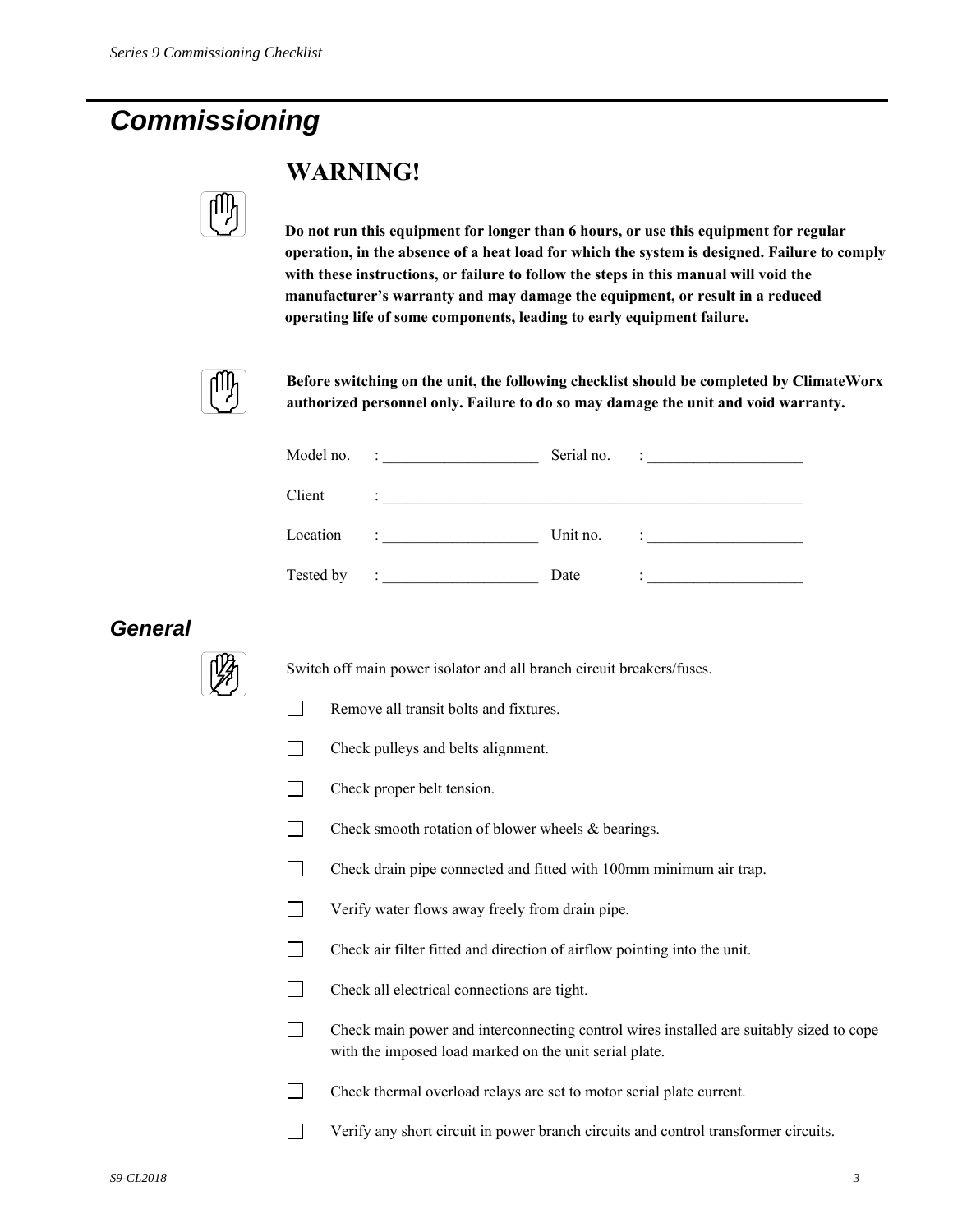Check supply voltage within  $\pm$  10% of the values marked in the unit serial plate.

| Record supply voltage : $L1 - L2$ : |             |  |
|-------------------------------------|-------------|--|
|                                     | $L2 - L3$ : |  |
|                                     | $L3 - L1$ : |  |



The main fan and motor will start after the following procedure. Make sure the fan and motor is ready to run.

Switch on the control transformer and main fan circuit breakers/fuses, and power up the unit. The unit is factory programmed to automatic startup when power applied. Manually turn on the unit if necessary.

- Check that rotation direction of the fan is correct. Interchange two power wires if the rotation is reversed.
- Record the input and output voltage of transformer:

| Transformer TX1 - | Primary                                            | $\mathbf{V}$ : |   | A |
|-------------------|----------------------------------------------------|----------------|---|---|
|                   | Secondary tapping 1: V                             |                |   | A |
|                   | Secondary tapping 2 : V                            |                |   | A |
|                   | $\alpha$ Secondary tapping 3 : $\alpha$ V          |                |   | A |
|                   | Record the main fan motor running current : L1 : A |                |   |   |
|                   |                                                    | L2:            | A |   |
|                   |                                                    | L3:            | A |   |

- Check calibration of temperature and humidity sensors. See Maintenance Guide for calibration procedure.
- Test "Low airflow" alarm.
- Test "Filter dirty" alarm.
- Review Voltage % reading on page 1 of settings. If the reading is less than 95% or greater than 105% go to the setting page 6, log in with level 1 password and scroll down until you get to item "Volt adjust". Adjust this setting until the reading on page 1 of settings is within the range above (adjusting up decreases percentage on readings and adjusting down increases percentage on readings).

#### *Chilled water circuit/Dual/Free Cool Units*



Switch off main isolator and all branch circuit breakers/fuses.

Check chilled water supply pipe fitted and direction of water flow correct.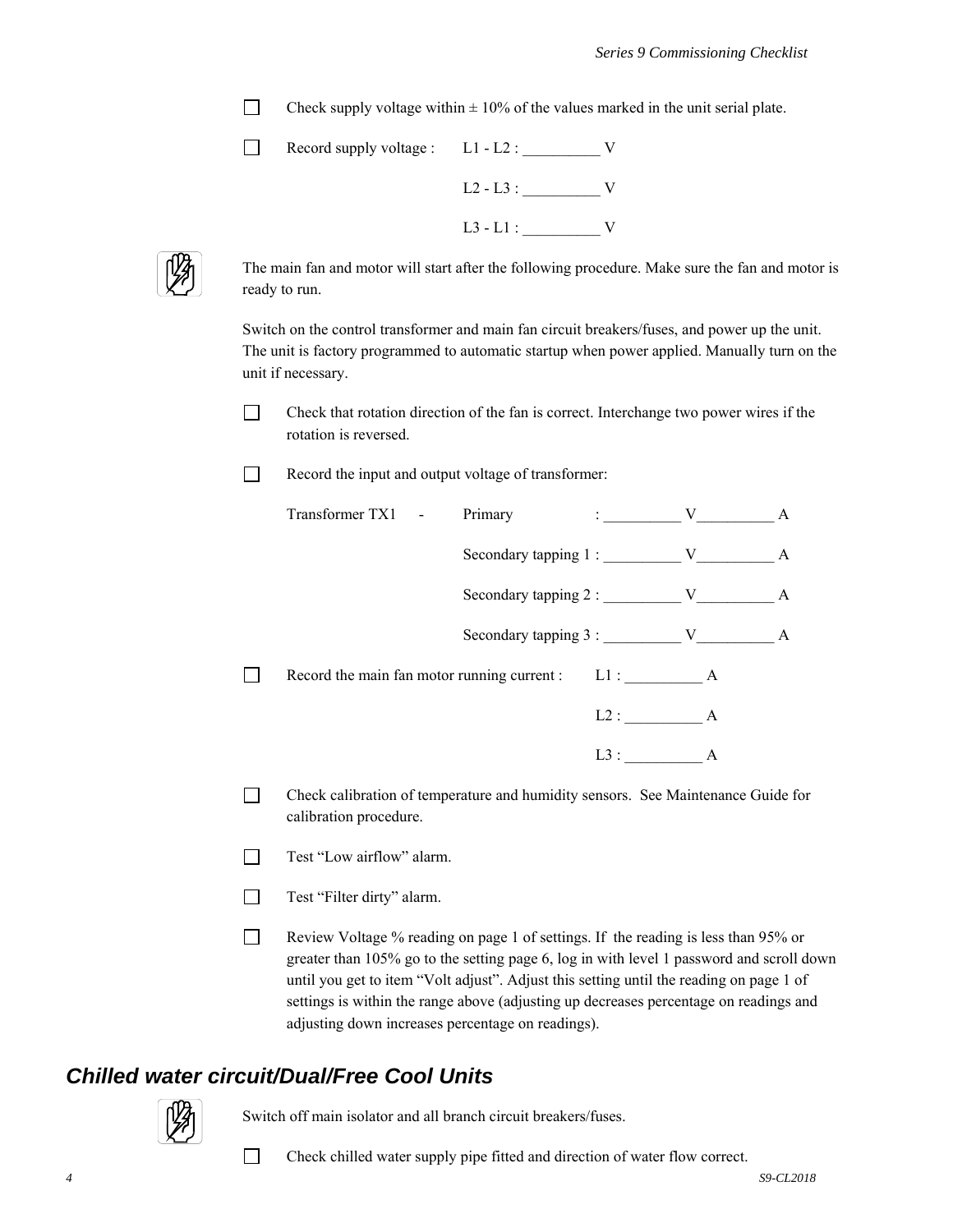|  |  | Check any sign of water leak. |
|--|--|-------------------------------|
|--|--|-------------------------------|



Check valve manual override operation.

Switch on the main isolator and control transformer circuit breakers/fuses. Switch to {Testmode} tab and move cursor to cooling Analogue O/P, output symbol, (Free Cooling 1 & 2 for Free cool units) see User Guide for details and Dual/Free cooling operating sequence.

- **Press the "Auto" selection box to switch to manual override operation.**
- $\Box$  Adjust the output to 0% by pressing the "-" key and check the chilled water valve at fully closed position.
- $\Box$  Adjust the output t

o 50% by pressing the "+" key and check the chilled water valve at half open position.

- Adjust the output to 100% by pressing the "+" key and check the chilled water valve at fully open position.
- Press the "Auto" selection box to return the output to automatic operation.

#### *Air-cooled condenser*



Make sure the main isolator on the condenser power box is switched off.

- 
- Check that condenser fans rotate freely.
- Check supply voltage within  $\pm 10\%$  of the values marked in the unit serial plate.

Record supply voltage :  $L1 - L2$  :  $V$ 

 L2 - L3 : \_\_\_\_\_\_\_\_\_\_ V L3 - L1 : \_\_\_\_\_\_\_\_\_\_ V

Insert a jumper wire on the condenser interlock terminals. Switch on the main isolator on the condenser power box.

 $\Box$  Check the rotation direction of the condenser fans. Interchange two power wires if the rotation is reversed.

Record the running current of the condenser fan motors

| ⇁<br>- |  |  |
|--------|--|--|
|        |  |  |

Fan 2 -L1 : <br>A L2 : <br>A L3 : <br>A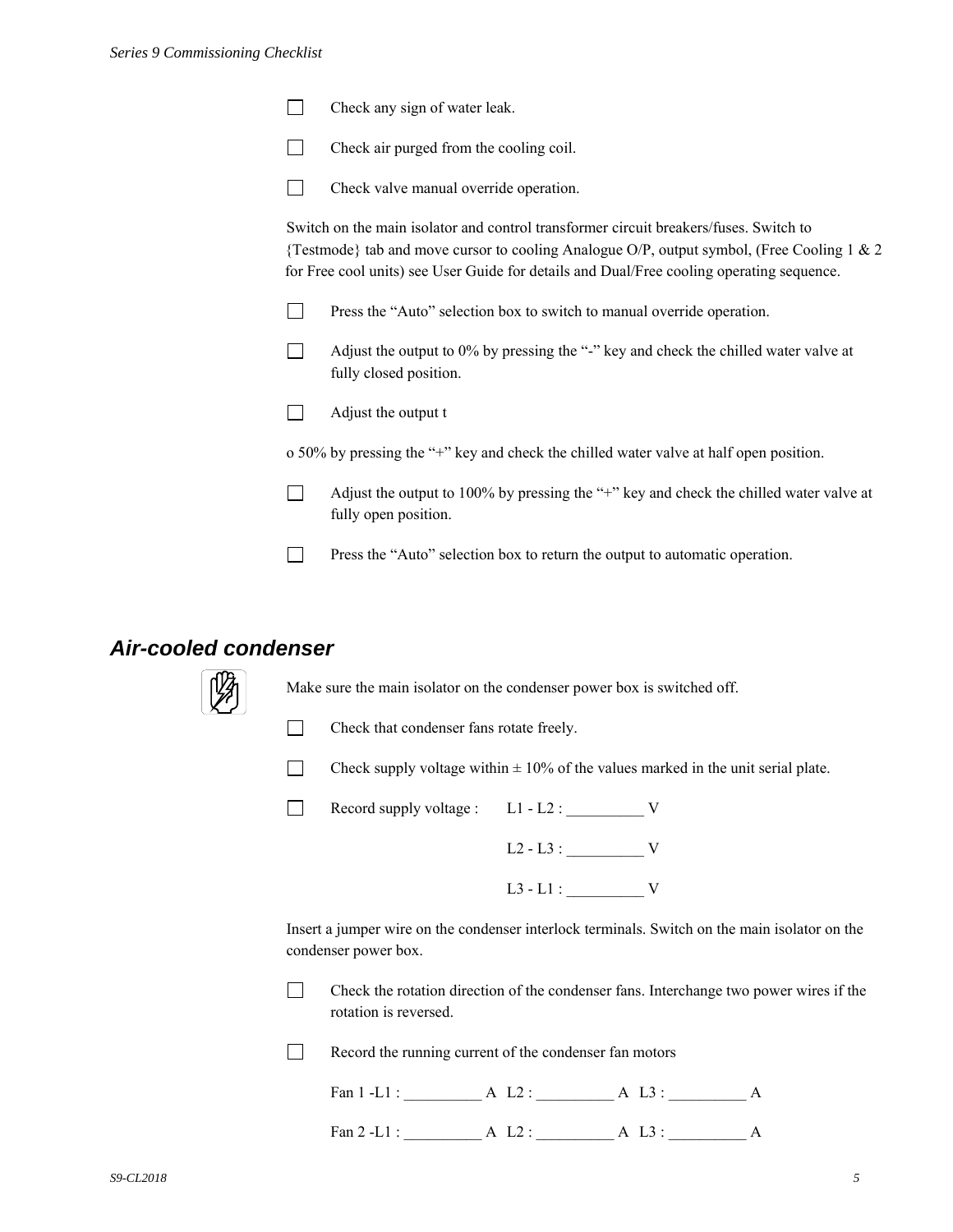Fan 3 -L1 : \_\_\_\_\_\_\_\_\_\_ A L2 : \_\_\_\_\_\_\_\_\_\_ A L3 : \_\_\_\_\_\_\_\_\_\_ A Fan 4 -L1 : \_\_\_\_\_\_\_\_\_\_ A L2 : \_\_\_\_\_\_\_\_\_\_ A L3 : \_\_\_\_\_\_\_\_\_\_ A

Switch off the main isolator and remove jumper wire. Switch on main isolator again for commissioning of the refrigeration system.

 $\perp$ 

Record the cut in pressure settings of the condenser fans

| Compressor 1 |   |      | Compressor 2 |   |      |
|--------------|---|------|--------------|---|------|
| Stage 1      |   | psig | Stage 1      |   | psig |
| Stage 2      | ٠ | psig | Stage 2      | ٠ | psig |
| Stage 3      |   | psig | Stage 3      |   | psig |

#### *Refrigeration system*

 $\Box$  Check signs of oil leak

Follow the instruction in the section "Charging" in the Installation guide to properly charge the refrigeration circuits if this has not been done already. It is generally the responsibility of the installing contractor to assure the proper charging of the system.



 $\Box$  Check refrigerant lines

Follow the instruction in the section "Refrigerant Pipe work Installation" in the Installation guide to ensure the proper placement of traps in the pipe work, proper pipe sizes have been used and that the lines have been connected properly (hot gas to hot gas, liquid to liquid etc.) and that the Compressor circuits are not crossed.

**Cooling Only:** Switch on main power isolator to turn on the unit. Adjust the temperature setpoint to energize the compressor. Ensure humidity setpoint is well above actual to ensure dehumidification demand is zero.

> Normal refrigerant operating pressures at  $22^{\circ}C$  (72°F), 50% R.H and 35 $^{\circ}C$ , (95°F) ambient are:

R-407C: Suction Pressure 65 to 70 psig / Discharge Pressure 255 to 285 psig

 Note: Discharge pressure may vary with outdoor ambient conditions. Adjustment to the low ambient control device (regulating valve, manual bypass valve if equipped, condenser fan speed control or condenser ORI valve) may be necessary.

Record the compressor operating pressures and temperatures:

|                 | Compressor 1 |                 | Compressor 2   |
|-----------------|--------------|-----------------|----------------|
| Discharge       | psig         | Discharge       | psig           |
| Discharge Temp. | $\circ$ C    | Discharge Temp. | $\circ$ $\cap$ |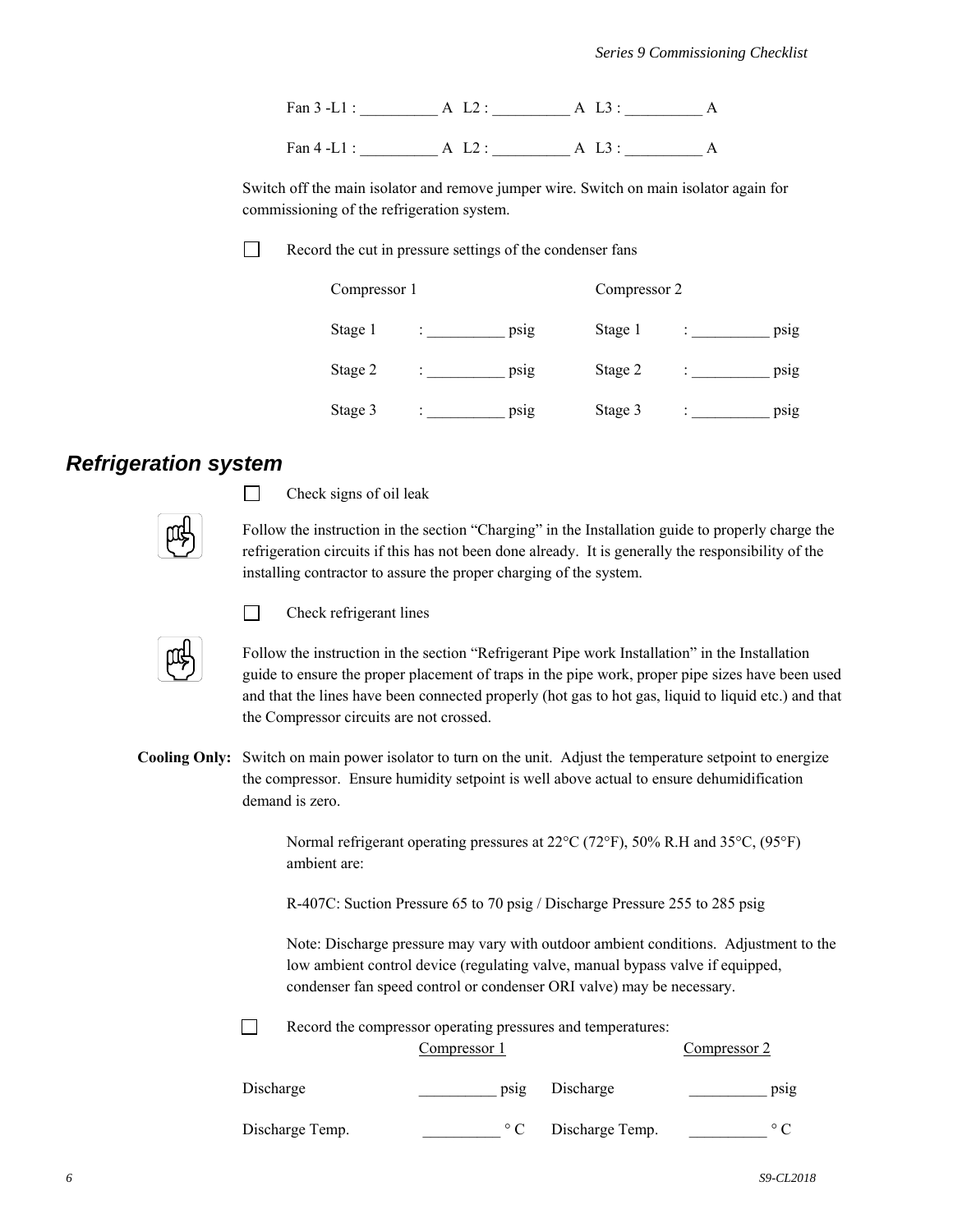| Suction                                                                                                              |              | psig                     | Suction                                   |                                                 | psig      |
|----------------------------------------------------------------------------------------------------------------------|--------------|--------------------------|-------------------------------------------|-------------------------------------------------|-----------|
| Suction                                                                                                              | $\circ$ C    | Suction                  |                                           | $\circ$ C                                       |           |
| (at compressor suction port)                                                                                         |              |                          |                                           |                                                 |           |
| Liquid Line<br>psig                                                                                                  |              | Liquid Line              |                                           | $\overline{psig}$                               |           |
|                                                                                                                      |              |                          |                                           |                                                 | $\circ$ C |
|                                                                                                                      |              |                          |                                           |                                                 | $\circ$ C |
| Record room conditions:                                                                                              |              |                          |                                           |                                                 |           |
| Temperature : C Humidity : ________ % RH                                                                             |              |                          |                                           |                                                 |           |
| Record the superheat: Normal superheat is $10-12^{0}F(10 \text{ to } 15^{0}F \text{ at compressor})$<br>$\mathsf{L}$ |              |                          |                                           |                                                 |           |
|                                                                                                                      | Compressor 1 |                          | Compressor 2                              |                                                 |           |
|                                                                                                                      |              | $\mathrm{^{\circ}F}$     |                                           | $\circ$ F                                       |           |
| Record the subcooling: Normal subcooling is $12-19^{\circ}F$<br>$\mathsf{L}$                                         |              |                          |                                           |                                                 |           |
|                                                                                                                      | Compressor 1 |                          | Compressor 2                              |                                                 |           |
|                                                                                                                      |              | $\,{}^{\circ}\mathrm{F}$ |                                           | $\circ_{\text{F}}$                              |           |
| Record the compressor running current Compressor 1<br>$\Box$                                                         |              |                          |                                           | Compressor 2                                    |           |
|                                                                                                                      |              |                          | L1: A                                     | $L1:$ $A$                                       |           |
|                                                                                                                      |              |                          |                                           | $L2: A$ $L2: A$                                 |           |
|                                                                                                                      |              |                          | $L3:$ $A$                                 | L3: A                                           |           |
| Compressor 1: Test "Low pressure" alarm.                                                                             |              |                          | Compressor 2: Test "Low pressure" alarm.  |                                                 |           |
| Compressor 1: Test "High pressure" alarm.                                                                            |              |                          | Compressor 2: Test "High pressure" alarm. |                                                 |           |
| Compressor 1: Test "Compressor Overload" alarm.                                                                      |              |                          |                                           | Compressor 2: Test "Compressor Overload" alarm. |           |
| Reset temperature and humidity setpoints.                                                                            |              |                          |                                           |                                                 |           |

**Check for touching Pipes** 



Once charging and adjusting of the refrigeration circuit is complete make sure that all pipes, distributor tube and capillary lines are not in contact with each other or other objects that will result in premature failure from wear. It is the responsibility of the installing contractor to assure this step has been followed.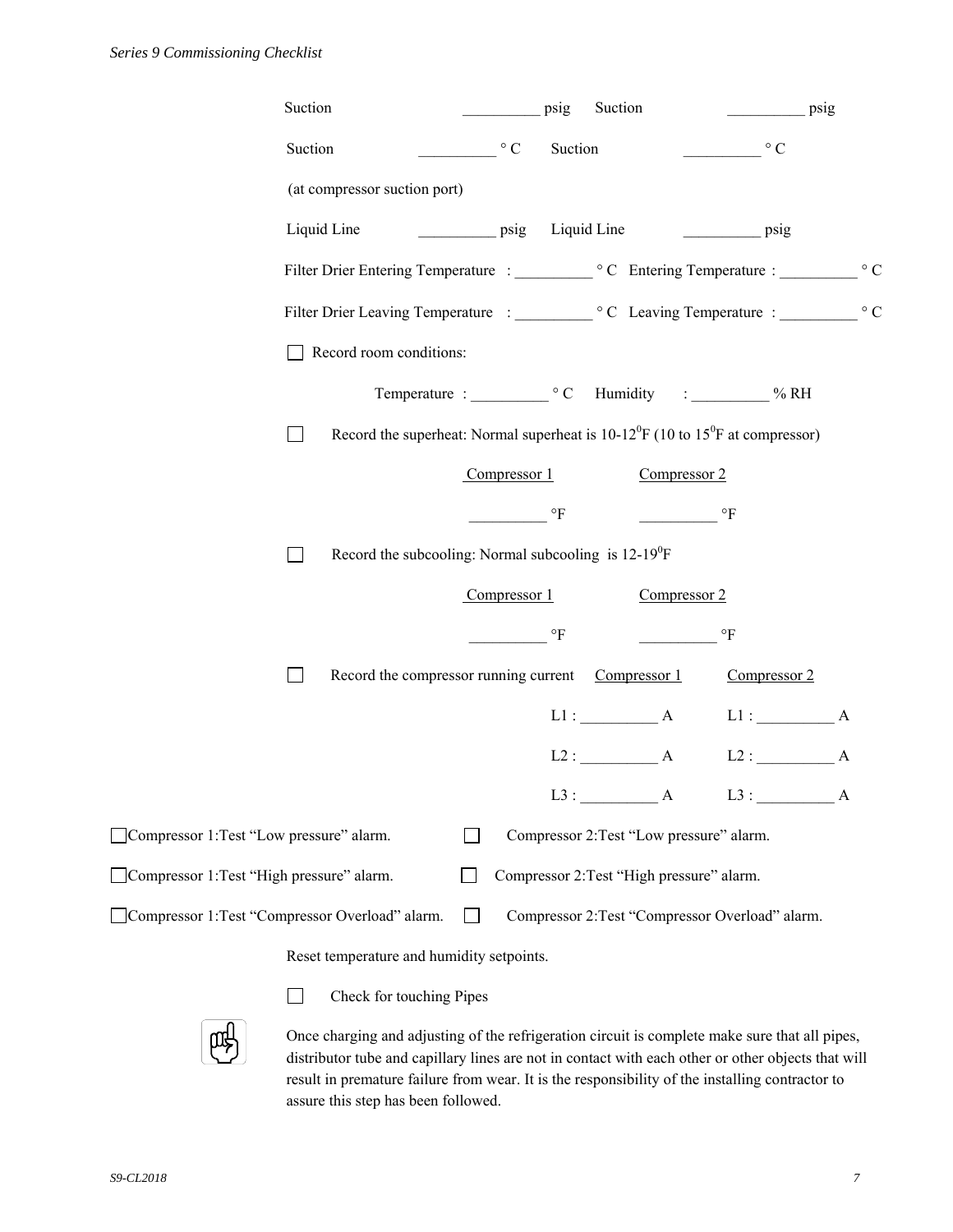#### *Electric heater*

Switch on main isolator, control transformer, fan and heater circuit breakers/fuses only. Adjust temperature setpoint to energize the heaters.

For SCR controlled and step controlled reheat:

Switch on the main isolator and control transformer circuit breakers/fuses. Switch to {Testmode} tab and move cursor to heating analogue output symbol (see User guide for details).

- **Press the "Auto" selection box to switch to manual override operation.**
- $\Box$  Adjust the output to 35% by pressing the "+" key and check the heater current and record below.
- $\Box$  Adjust the output to 66% by pressing the "+" key and check the heater current and record below.
- $\Box$  Adjust the output to 100% by pressing the "+" key and check the heater current and record below.
- **Press the "Auto" selection box to return the output to automatic operation.**

 Record heaters running current below: - Note: Units with SCR reheat will demonstrate pulsating current. The pulse rate will change as the demand changes. This is normal.

| 33% Demand | 66% Demand  | 100% Demand    |   |
|------------|-------------|----------------|---|
| L1:        | A Ll: A Ll: |                | A |
| L2:        | A L2: A L2: | $\overline{A}$ |   |
| $L3$ :     | A L3 :      | A L3 :         | A |

Test "Heater overheat" alarm

Reset temperature setpoint.

#### *Humidifier*

Switch off the main power isolator.

 Check that humidifier water supply line is connected and supply water pressure is adequate.

Switch on main isolator and control transformer circuit breakers/fuses.

Switch on the fan circuit breaker and humidifier circuit breaker. Adjust the humidity setpoint to energize the humidifier.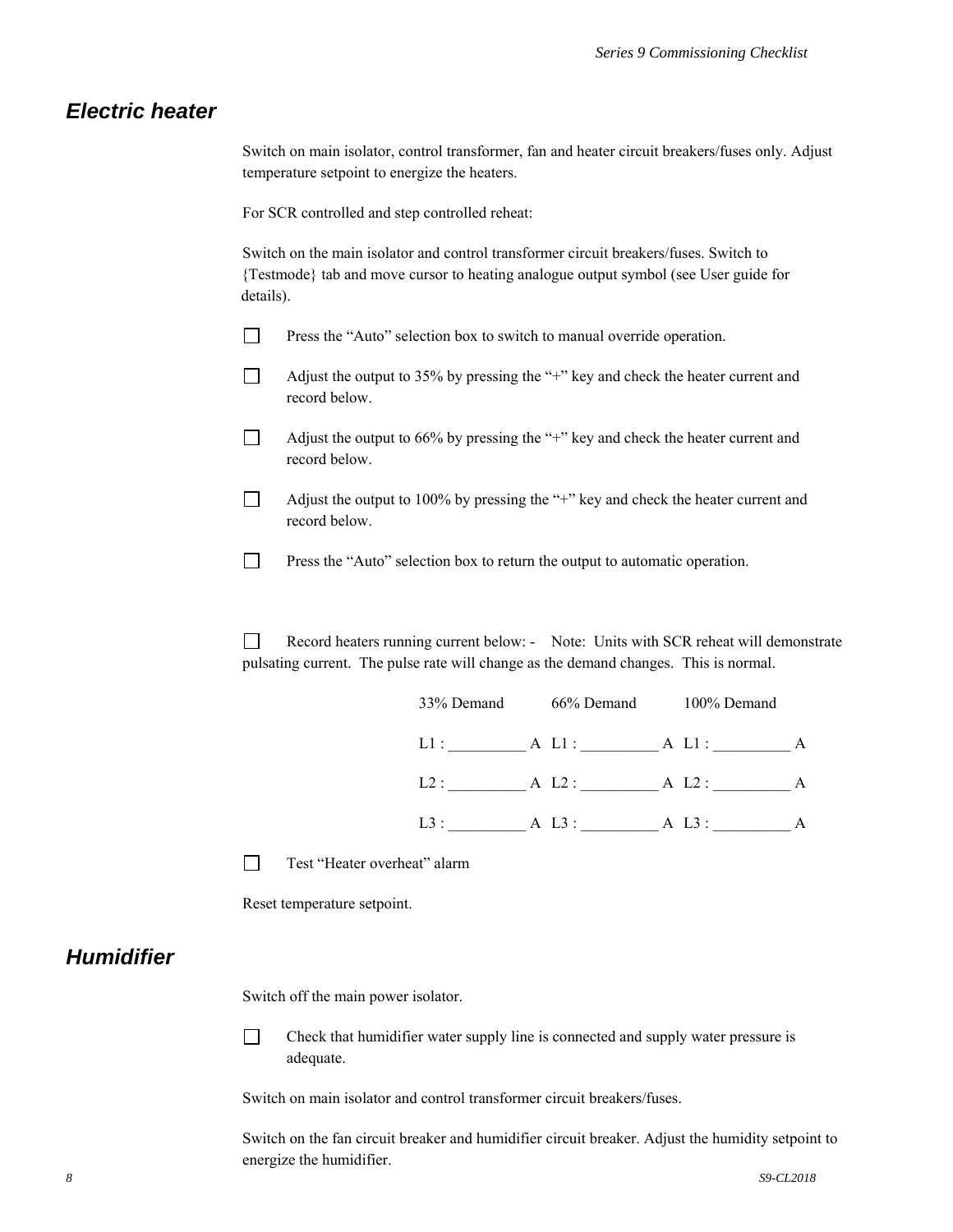- Check humidifier fill valve operation (energizes after a 3 minute time delay).
- T Check humidifier water level control.
- Record humidifier running current L1 : \_\_\_\_\_\_\_\_\_\_\_ A
	- $L2: A$  $L3:$  A
- Test "Boiler dirty" alarm. (Change "Boiler Dirty T", see instructions in M52 User Guide, to "0"sec. Alarm should activate in approximately 4 minutes when the water is at high level).
- Note: If Boiler Dirty Alarm activates during normal start-up the "Boiler Dirty T" default setting may need to be increased. See M52 User Guide.

Reset humidity setpoint and Boiler Dirty T.

#### *Settings Summary*

The following tables summarize the settings in each page. Record the current settings. Use this as a reference in the future if any settings get changed. Record any new settings and keep record with the equipment.

| Page 3 :            | Configuration 1 | Date:          |                 |                       |
|---------------------|-----------------|----------------|-----------------|-----------------------|
| <b>Description</b>  | Range           | <b>Default</b> | <b>Units</b>    | <b>Actual Setting</b> |
| No. of duty unit    | $1 - 16$        |                |                 |                       |
| *Temp. set point    | $12 - 30$       | 22             | $\rm ^{\circ}C$ |                       |
| *Temp. set point    | 53-86           | 72             | $\circ$ F       |                       |
| Humid. Set point    | 30-80           | 50             | %RH             |                       |
| Ht/Dehum/Hum Fan    | 10-100          | 80             | $\%$            |                       |
| <b>Standby Fan</b>  | $0 - 100$       | 10             | $\frac{0}{0}$   |                       |
| Cooling Min Fan     | 10-100          | 65             | $\frac{0}{0}$   |                       |
| Cooling Max Fan     | 10-100          | 90             | $\frac{0}{0}$   |                       |
| CW Valve Start - Pt | 10-100          | 20             | $\frac{0}{0}$   |                       |
| Discharge Set - Pt  | 10-500          | 275            | Ps              |                       |
| Discharge Dead Bd   | $1-50$          | 10             | Ps              |                       |
| Water Reg Min AO    | 10-100          | 20             | $\%$            |                       |
| Comp Max Speed      | 0-7200          | 5400           | <b>RPM</b>      |                       |
| Comp Min Speed      | 0-7200          | 1800           | <b>RPM</b>      |                       |
| Comp Hum Speed      | 0-7200          | 3600           | <b>RPM</b>      |                       |

\*Display changes to °F when Temp Units on Page 3 settings is set to °F

| Page 4 :           | Configuration 2    |                |              |                       |
|--------------------|--------------------|----------------|--------------|-----------------------|
| <b>Description</b> | Range              | <b>Default</b> | <b>Units</b> | <b>Actual Setting</b> |
| Baud rate          | 1200-19.2k         | 9600           | bps          |                       |
| On/Off mode        | Local/Remote/Timer | Local          |              |                       |
| Auto changeover    | 0-9999             | 24             | hours        |                       |
| Warm-up period     | $0 - 180$          | 120            | seconds      |                       |
| Fan purge delay    | 0-9999             | 120            | seconds      |                       |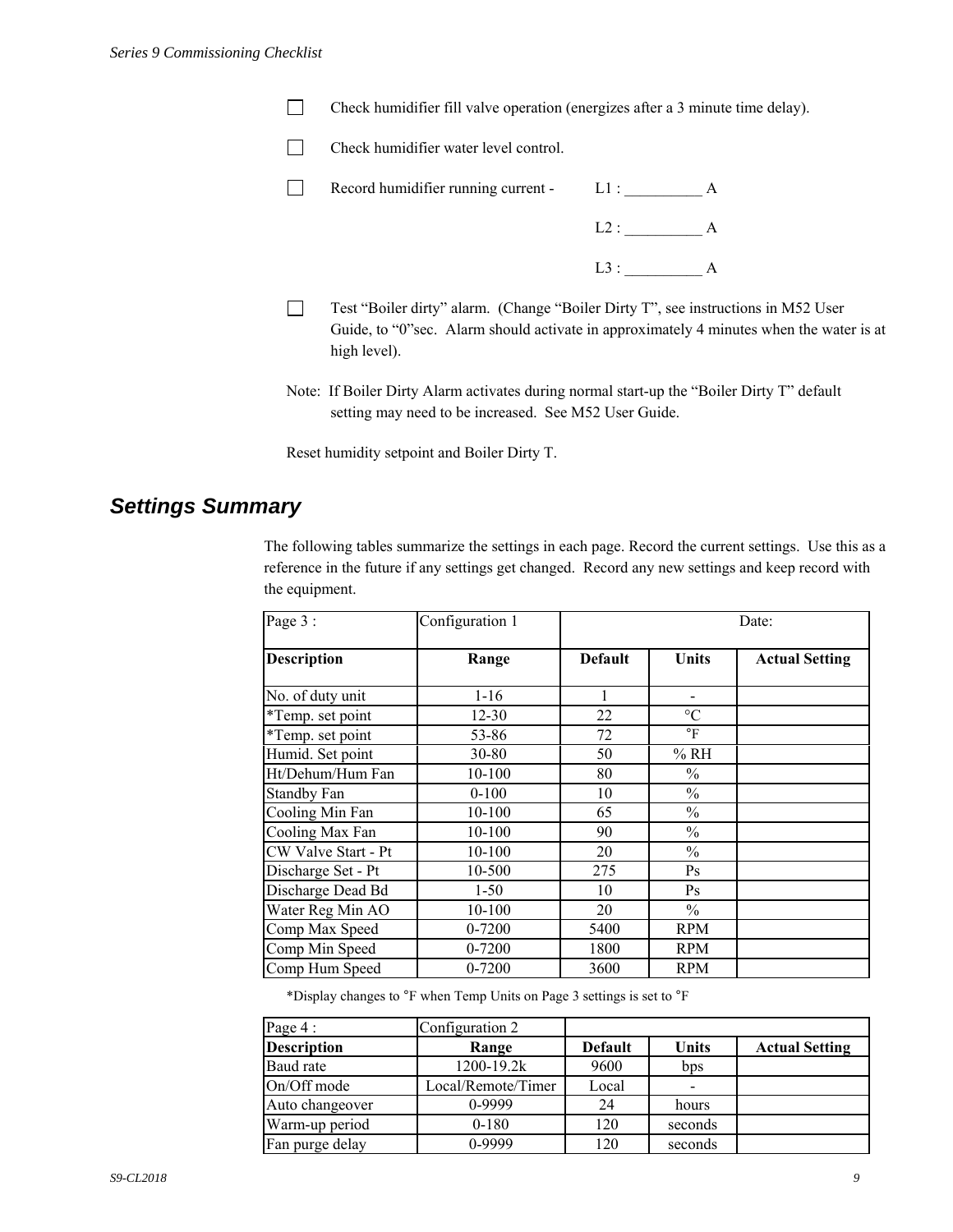| Comp. elapse           | 30-300                        | 180             | seconds |  |
|------------------------|-------------------------------|-----------------|---------|--|
| Comp. Min time         | 30-300                        | 180             | seconds |  |
| Pos. start delay       | $0 - 600$                     | 180             | seconds |  |
| Humid. Fault delay     | 0-9999                        | 900             | seconds |  |
| Liquid H/L Fault delay | $0 - 60$                      | 60              | seconds |  |
| *Temp. units           | $\rm ^{\circ}C/\rm ^{\circ}F$ | $\rm ^{\circ}C$ |         |  |
| Sensor display         | Unit/Site                     | Unit            |         |  |
| Language               | English/Chinese               | English         |         |  |
| Control Sensor         | Return/Supply/Mix             | Return          |         |  |

\*Display changes to °F when Temp Units on Page 3 settings is set to °F

| Page 5:              | Configuration 3 |                         |                          |                       |
|----------------------|-----------------|-------------------------|--------------------------|-----------------------|
| <b>Description</b>   | Range           | <b>Default</b>          | <b>Units</b>             | <b>Actual Setting</b> |
| *Temp. dead band     | $0 - 10$        | 2                       | $\rm ^{\circ}C$          |                       |
| *Relaxed band Temp   | $0 - 20$        | 5                       | $\overline{C}$           |                       |
| *Temp. dead band     | $0 - 18$        | $\overline{4}$          | $\mathrm{^{\circ}F}$     |                       |
| *Relaxed band Temp   | $0 - 36$        | 9                       | $\mathrm{^{\circ}F}$     |                       |
| Hum. Dead band       | $0 - 30$        | 6                       | %RH                      |                       |
| Relaxed band Humid   | $0 - 50$        | 20                      | %RH                      |                       |
| *Prop. band Cool     | $1 - 10$        | $\overline{2}$          | $^{\circ}C$              |                       |
| *Prop. band Heat     | $1 - 10$        | $\overline{2}$          | $\overline{C}$           |                       |
| *Prop. band Cool     | $2 - 18$        | $\overline{4}$          | $\mathrm{^{\circ}F}$     |                       |
| *Prop. band Heat     | $2 - 18$        | $\overline{4}$          | $\circ$ F                |                       |
| Prop. band Humid     | $2 - 10$        | $\overline{\mathbf{3}}$ | %RH                      |                       |
| Prop. band Dehum     | $2 - 10$        | $\overline{3}$          | %RH                      |                       |
| Temp. I-time         | 1-6000          | 1800                    | seconds                  |                       |
| Humid. I-time        | 1-6000          | 1800                    | seconds                  |                       |
| Temp. D-time         | $0 - 61$        | 15                      |                          |                       |
| Humid. D-time        | $0 - 94$        | 15                      | $\overline{\phantom{a}}$ |                       |
| Humid. Control       | Enable/ Disable | Enable                  |                          |                       |
| Reheat Control       | Enable/Disable  | Enable                  | $\overline{\phantom{a}}$ |                       |
| Dehum. Control       | Enable/Disable  | Enable                  | $\frac{1}{2}$            |                       |
| Free Cooling Control | Enable/ Disable | Disable                 | $\overline{a}$           |                       |
| *Free Cooling T/D    | $3 - 7$         | 3                       | $\rm ^{\circ}C$          |                       |
| *Free Cooling H/L    | $4 - 12$        | 7.2                     | $\rm ^{\circ}C$          |                       |
| *Free Cooling T/D    | $6 - 14$        | 6                       | $\circ_{\mathrm{F}}$     |                       |
| *Free Cooling H/L    | 39-54           | 45                      | $\circ$ F                |                       |
| Damper end switch    | 30-180          | 30                      | seconds                  |                       |
| delay                |                 |                         |                          |                       |
| Temp Control         | Avg/Max         | Avg                     | $\overline{a}$           |                       |

\*Display changes to °F when Temp Units on Page 3 settings is set to °F

| Page 6:                   | Configuration 4      |                |                 |                       |
|---------------------------|----------------------|----------------|-----------------|-----------------------|
| <b>Description</b>        | Range                | <b>Default</b> | <b>Units</b>    | <b>Actual Setting</b> |
| <b>System Type</b>        | CHW/Single/Dual      | Dual           |                 |                       |
| Control Mode              | Auto/Manual          | Auto           |                 |                       |
| Restart delay             | 0-9999               | 10             | seconds         |                       |
| Network address           | $1-99$               |                | F               |                       |
| Sensor Mode               | Local/Remote/Disable | Local          |                 |                       |
| Heater Min. On            | $0 - 100$            | 0              | $\frac{0}{0}$   |                       |
| Cool Min. On              | $0-100$              | $\theta$       | $\frac{0}{0}$   |                       |
| *R. Temp Hi limit         | $12 - 37$            | 30             | $\rm ^{\circ}C$ |                       |
| *R. Temp Low limit        | $5 - 30$             | 15             | $\rm ^{\circ}C$ |                       |
| *R. Temp Hi limit         | 53-99                | 86             | $\circ$ F       |                       |
| <b>*R.</b> Temp Low limit | 41-86                | 59             | $\circ$ F       |                       |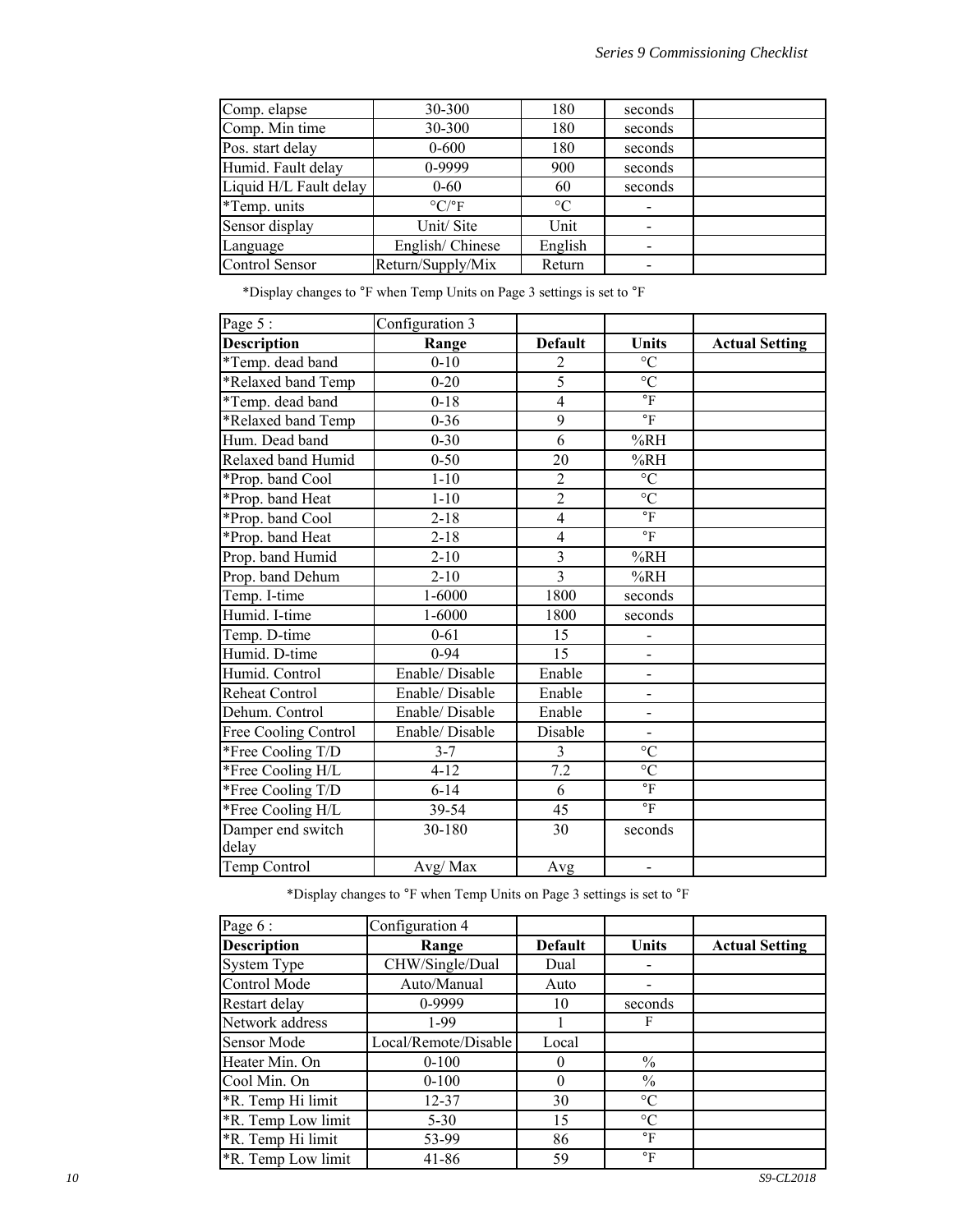| R. Humid. Hi limit | 50-90     | 70             | %RH                       |  |
|--------------------|-----------|----------------|---------------------------|--|
| R. Humid Lo limit  | 20-50     | 30             | %RH                       |  |
| *S. Temp Hi limit  | $12 - 37$ | 30             | $\rm ^{\circ}C$           |  |
| *S. Temp Low limit | $5 - 30$  | 15             | $\rm ^{\circ}C$           |  |
| *S. Temp Hi limit  | 53-99     | 86             | $\circ$ F                 |  |
| *S. Temp Low limit | $41 - 86$ | 59             | $\circ$ F                 |  |
| S. Humid. Hi limit | 50-90     | 70             | %RH                       |  |
| S. Humid Lo limit  | 20-50     | 30             | %RH                       |  |
| Volt Hi limit      | 102-120   | 115            | $\%$                      |  |
| Volt Low limit     | 80-98     | 85             | $\frac{0}{0}$             |  |
| Volt adjust        | 80-120    | 100            | $\frac{0}{0}$             |  |
| *R. temp offset    | $+5/-5$   | $\theta$       | $\rm ^{\circ}C$           |  |
| *R. temp offset    | $+10/-10$ | $\theta$       | $\rm ^{\circ}F$           |  |
| R. hum offset      | $+10/-10$ | $\theta$       | %RH                       |  |
| *S. temp offset    | $+5/-5$   | $\theta$       | $\rm ^{\circ}C$           |  |
| *S. temp offset    | $+10/-10$ | $\theta$       | $\mathrm{P}_{\mathrm{F}}$ |  |
| S. hum offset      | $+10/-10$ | $\overline{0}$ | %RH                       |  |

\*Display changes to °F when Temp Units on Page 3 settings is set to °F

| Page 7:                 | Configuration 5 |                          |                              |                       |
|-------------------------|-----------------|--------------------------|------------------------------|-----------------------|
| <b>Description</b>      | Range           | <b>Default</b>           | Units                        | <b>Actual Setting</b> |
| *Max Superheat Temp     | $2 - 20$        | 10                       | $\rm ^{\circ}C$              |                       |
| *Max Superheat Temp     | 36-68           | 50.0                     | $\mathrm{P}$                 |                       |
| *Min Superheat Temp     | $1 - 10$        | 7                        | $\rm ^{\circ}C$              |                       |
| *Min Superheat Temp     | 34-50           | 44.6                     | $\mathrm{^{\circ}F}$         |                       |
| *Dehum SH offset        | $1 - 10$        | 6                        | $\rm ^{\circ}C$              |                       |
| *Dehum SH offset        | $34 - 50$       | 42.8                     | $\mathrm{^{\circ}F}$         |                       |
| E TX Max Step           | $0 - 750$       | 450                      |                              |                       |
| E TX Min Step           | $0 - 750$       | 100                      |                              |                       |
| Valve Adjust Time       | 10-360          | 60                       | seconds                      |                       |
| Initial Valve Step      | $0 - 750$       | 250                      |                              |                       |
| Low Pressure Reset      | 20-100          | 60                       | ps1                          |                       |
| E TX Valve Step         | $2 - 20$        | 4                        |                              |                       |
| Comp1 VFD Speed         | 1200-7200       | $\boldsymbol{0}$         | rpm                          |                       |
| Comp 2 VFD Speed        | 1200-7200       | $\boldsymbol{0}$         | rpm                          |                       |
| Fan Run Time Reset      |                 | $\overline{a}$           |                              |                       |
| Comp 1 Run Time Reset   |                 |                          |                              |                       |
| Comp 2 Run Time Reset   |                 |                          |                              |                       |
| Heater 1 Run Time Reset |                 | $\overline{\phantom{0}}$ | $\qquad \qquad \blacksquare$ |                       |
| Heater 2 Run Time Reset |                 | $\overline{\phantom{0}}$ | $\overline{a}$               |                       |
| Heater 3 Run Time Reset |                 |                          |                              |                       |
| Humid Run Time Reset    |                 |                          |                              |                       |

\*Display changes to °F when Temp Units on Page 3 settings is set to °F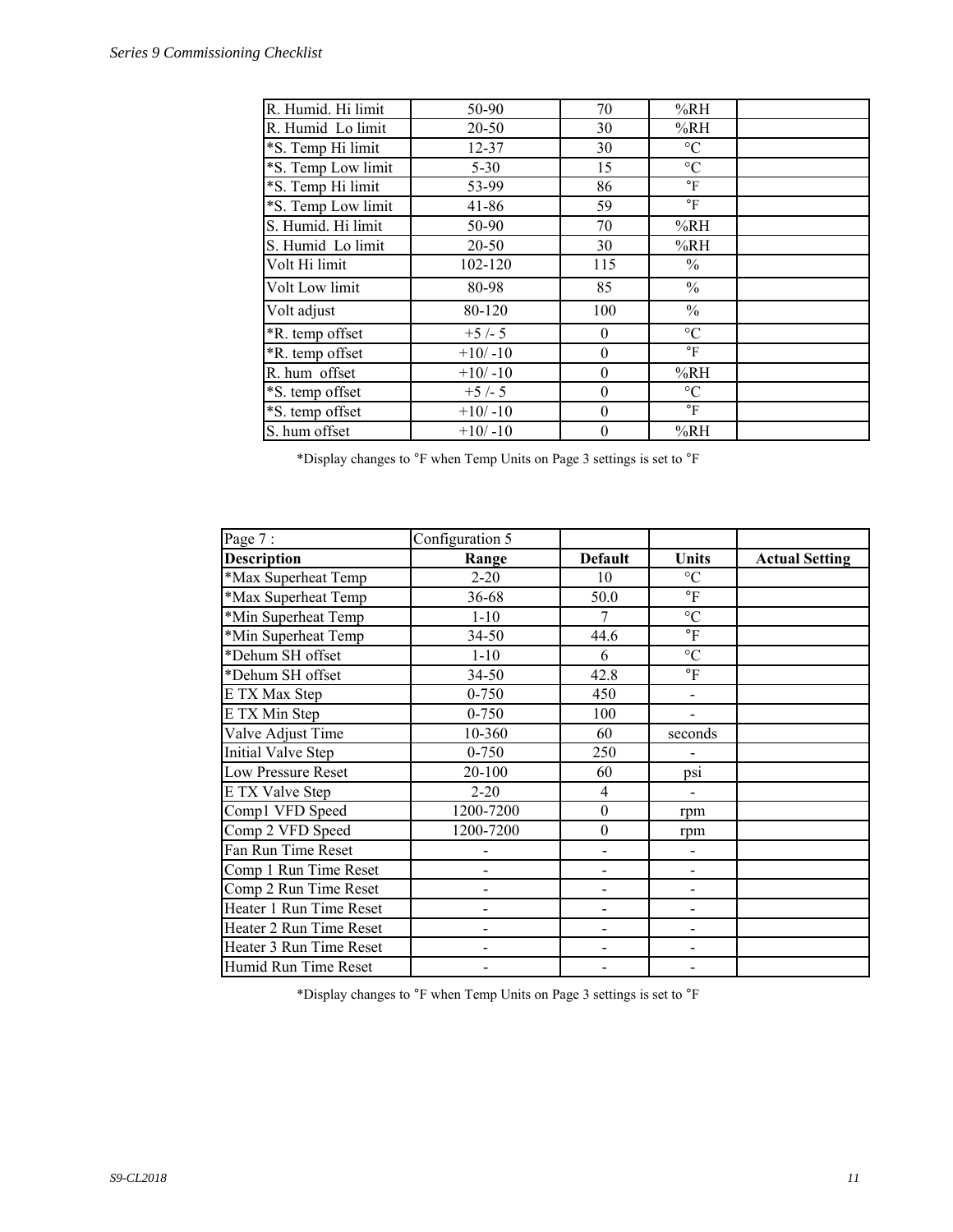## *Special Notes on Site Conditions:*



Use the space provided to record site conditions or aspects of the installation that you feel may pose a concern for the unit's proper operation. For example: Absence of adequate load, poor air flow, air short circuiting or obstructions, poor duct design, raised floor height, other cooling equipment in the space etc. Continued unit operation with improper conditions will void the manufacturer's warranty, may damage the equipment, or result in a reduced operating life of some components, leading to early equipment failure. Please contact our office at 1-800-648- 2584